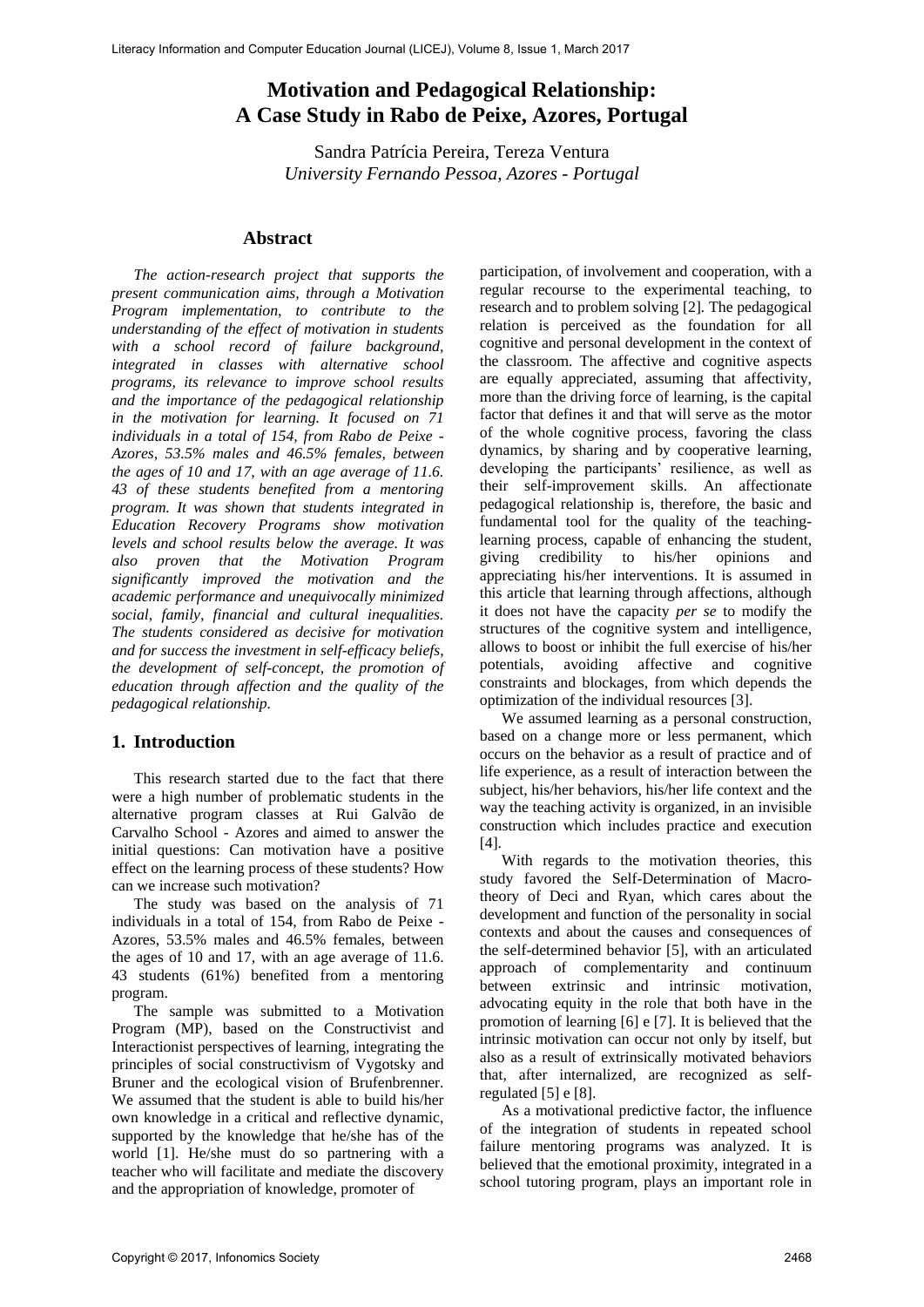the processes of cultural transmission and internalization of values, and presents itself as a crucial factor in the educational contexts. The understanding of motivation as a mediated process by cognitive and affective variables is, according to Paiva and Boruchovitch [9], a major breakthrough in the field of education, with an emphasis on the quality of the pedagogical relationship and the role that the teacher and tutor can play in mobilizing students in their implication in the learning process. It is recognized that tutoring can be assumed as an important protective factor for young people with difficulties in behavioral or learning levels.

In summary, a Motivation Program was defined, applied and tried. Through the quality of the pedagogical relationship, the teaching through affections, the strengthening of self-concept and selfefficacy beliefs, emphasizing the significance of learning, in a suitable molding attribution of causality and in a perspective of involvement and participation, was able to influence the improvement of learning, school results and, hence, the recovery of students in school failure.

## **2. Study Description**

As explained above the implementation of the Motivation Program which aimed to establish a positive and reciprocal correlation between the quality of the pedagogical relationship and the increase of the motivational levels of the target population, presenting them as factors of the promotional learning and inhibitors of the social, family, financial and cultural inequalities, enhancing the access to success of students with a record of repeated failure background.

On a first phase, we applied the Motivation Scale for Learning - EMAPRE A (minimum score of 28 negative points and a maximum of 28 positive points, considering the student motivation from 0 points) with the objective of assessing the target population motivation levels at the beginning of the study. It was also applied the Portuguese Knowledge Test (Pre-test) in order to assess the students' knowledge of the Portuguese at this moment. Then, the Motivation Program was implemented and applied during nine months. Halfway through the implementation of the program a questionnaire was introduced to help to characterize the students, as well as to understand their perspectives of the issues related to their motivation and its importance in learning, as well as to assess the importance given by them to the quality of the pedagogical relationship, in the increase of the motivation and the success in learning. On the second phase, a data collection, with the EMAPRE B, was applied with the objective of assessing the motivation levels of the same students at the end of the study. The Portuguese Knowledge Test (Post-test) was also applied to assess the

Portuguese knowledge generated by the same students at the end of the study. The goal was to establish a comparison of the results in terms of distribution, frequency and correlation capable to affirm or deny the hypotheses and sub-hypotheses presented, testing the influence of the motivation and the pedagogical relationship in learning and improving the students' performance.

Bearing in mind that the EMAPRE was used to assess the Brazilian population, before the first application a pre-test application was held by fifteen students with the same age, the same school, the same year and with similar difficulties diagnosed within the target population. It was found that it would be beneficial to change some words used in the EMAPRE as it distances from the standard Portuguese, the changes were undertaken, and all the data collection instruments were submitted to previous analysis and validation of experts in the field. The internal consistency of the organizational environment and the participation in the questionnaire was assessed by using Cronbach's Alpha coefficient of internal consistency. For the data collection regarding the qualitative method, it was used the teacher's record grids, the students' files, the "Projeto Curricular" (Curricular Project) of the different classes involved, the Moodle MotivArte course and some classroom records that allowed to enrich each student's profile.

### **2.1. Methodology**

Bearing in mind the problem studied, the established objectives and the defined starting question, methods from different traditions were used, in a perspective of inter-methods triangulation. It started with the quantitative method through the identification of hypotheses, supported by all the literature read and experience, and its predefined instruments of data collection, with the objective of demonstrating tendencies in terms of distribution, frequency and correlation. It was added a qualitative method in order to value the researcher's interaction with the field and the importance of his/her subjective interpretation as an explicit part of the production of knowledge. It was intended to follow a path able to promote the articulation of results, the contextual delimitation and the survey of new leads for future research, combined with a need for more accurate communication, with a structure defined a priori, able to incorporate and control the statistically admissible error.

In short, using the quantitative approach, it is intended to contribute to the understanding of the initial question, supported by a greater rigor and objectivity, since, even though it is not possible to extrapolate to the general population, one can conclude and infer in the studied case tendencies for similarly broader contexts. With the qualitative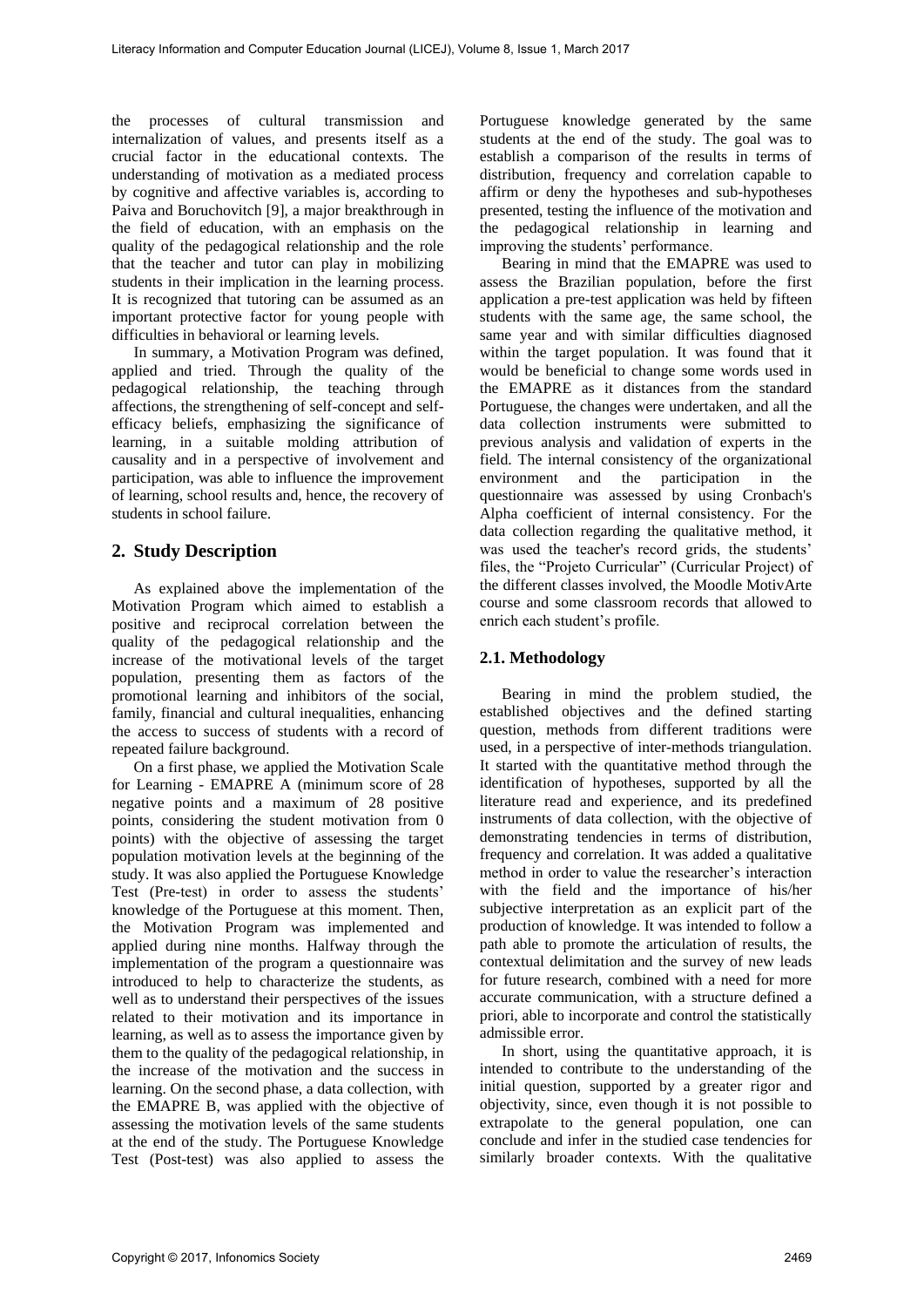approach, it is intended to contextualize the field of work and take into account the specific characteristics of the participants in the process, in order to facilitate a better understanding of the obtained results. It is assumed that they can never be exclusively attributed to motivation, since the available case study and the immensity and specificity of variables make it difficult to establish a control group where absolute equality is safeguarded against the characteristics of the experimental group.

As such, it becomes essential to include complementary questions that allow the understanding of the results from a triangular perspective, inferring about new hypotheses, supporting or rejecting theories, finding points of divergence or convergence that get in conflict with the search for new contributions to our problem.

The triangulation sought in this article also refers to previous studies in the study areas, trying to compare, validate, contrast and increase the field of vision of different perspectives and approaches.

With regards to the quantitative method, it was the aim of this study: to contribute to the understanding of the effect of motivation in students with repeated school failure and its importance to improve school performance. It was a specific goal: to verify if the students with repeated school failure were being motivated to improve their school performance.

The following general hypotheses were outlined: G.H.1. Students integrated in recovery school programs show more motivation and a higher success in learning.

G.H.2. A more affective pedagogical relationship, considered by the students integrated in the school recovery programs, is associated with the increase of motivation for learning.

The following sub-hypotheses were defined: G.H.1.1. Students in school recovery programs are poorly motivated for learning.

G.H.1.2. The older is the student in the recovery groups, the lower is the degree of motivation.

G.H.1.3. Male students integrated in education recovery programs are less motivated than the female.

G.H.1.4. The introduction of a motivation program has significantly raised the motivational levels of students integrated in the school recovery programs. G.H.1.5. The increase of motivation raised significantly the performance of students in the school recovery programs.

G.H.2.1. The pedagogical relationship influences the motivation of students in the school recovery programs.

G.H.2.2. An affective pedagogical relationship positively influences the educational achievement of students integrated in the education recovery programs.

With regards to the qualitative perspective, the aim of the study was: to contribute to the understanding of the importance of the pedagogical relation in the learning motivation of the POI students. The goal was: to verify if, in a pedagogical relation considered more affectionate by the POI students, they feel more motivated for learning.

Because of this, the following questions have been established:

Question 1: What other factors, according to the students integrated into school recovery programs, influence learning?

Question 2: What other factors, according to the students integrated in school recovery programs, are important for motivation?

Question 3: What are the factors that the students integrated in education recovery programs consider most important for the improvement, throughout the school year, in their school results in the Portuguese subject?

Question 4: What are the activities most appreciated by the students during the Motivation Program?

#### **2.2. Contextual characterization**

The study was conducted at Rui Galvão de Carvalho School, in Rabo de Peixe, Azores.

*The Azorean archipelago has nine islands and a total of 246.102 residents, living 56% on the island of São Miguel. There is an increase of approximately 2% of the Azorean population and 4.5% of the population of São Miguel [10]* 

Rabo de Peixe is internationally known as socioeconomically disadvantage, highlighted in the Census of 2011 [10], as the most populated town in the archipelago, with about 178 inhabitants per square meter. It is also the youngest town, where 33.8% are less than 18 years of age, with an age rate opposite to the national reality, since the elderly population represents only 5% of the residents. The population growth increased by 24% in the number of households, with an average household of 4.6 people, as opposed to the 2.6 national standard. It is stated that 34.6% of the population of the town is illiterate; 28% only attended primary school; 4.8% completed secondary school and only 3.6% completed university.

The low qualifications have an impact on the employability, being the unemployment rate the highest in the country [10]. Rabo de Peixe is thus the Azorean town with more financial benefits and protection against social exclusion, being the target of several European initiatives, especially the European Free Trade Association, whose investments, between 2005 and 2008, were around the twenty-three million euros.

In conclusion, the town of Rabo de Peixe stands out for its high population density, for the significant increase in its population and its families, as well as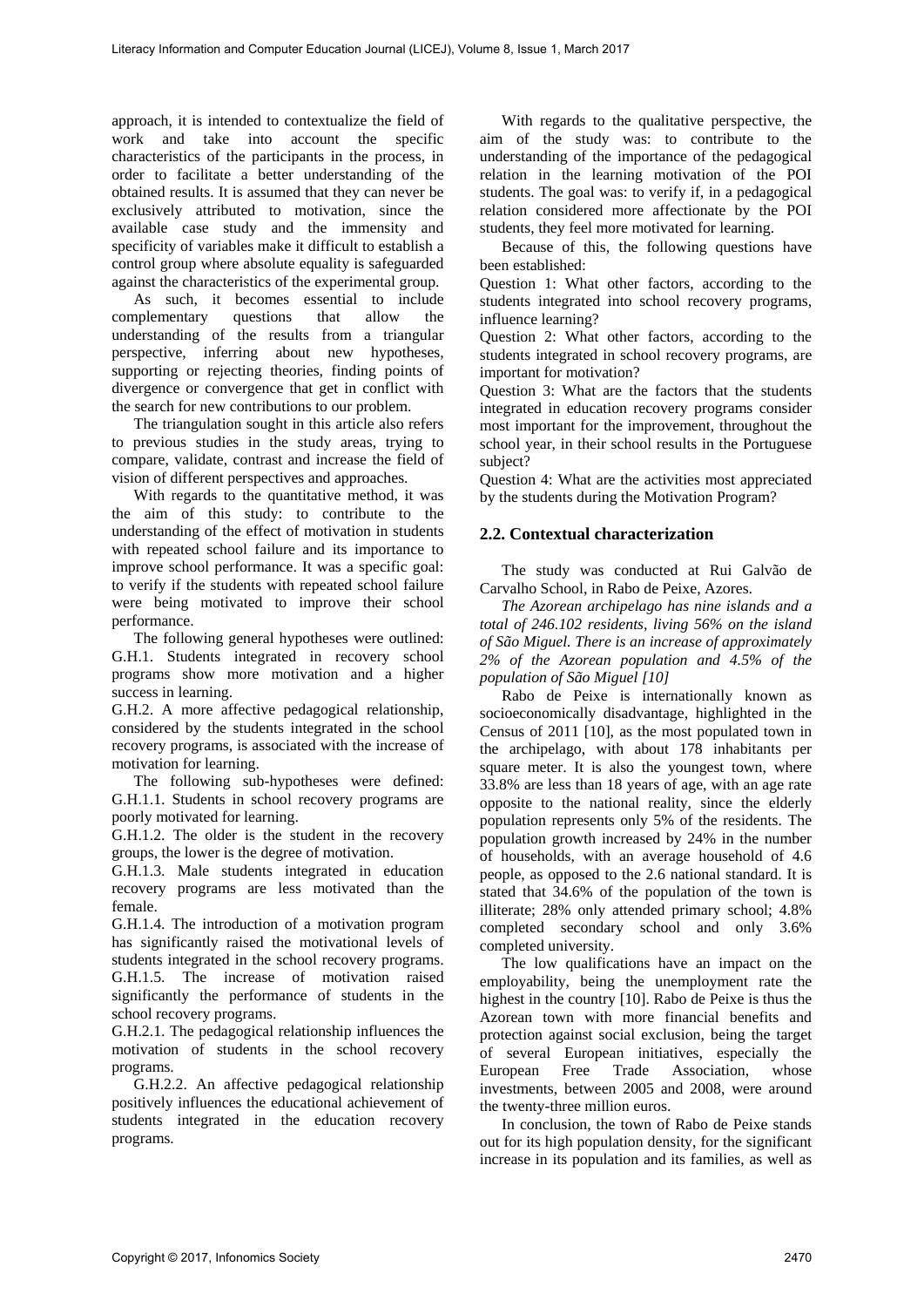for their size (about 35% with five or more elements), for low academic and professional qualifications, for the employment precariousness and for the high unemployment rate, as well as for the number of beneficiaries of support and protection against social exclusion.

#### **2.3. Characterization of the school**

Rabo de Peixe School is located in the town of Rabo de Peixe and the school population is a combination of students from the surrounding villages of Pico da Pedra, Calhetas and Rabo de Peixe. Since there is a high number of children and youth at risk in the community, this geographic area constitutes a Territory of Educational and Social Intervention with priority in the field of Education, benefiting from the efforts of various institutions and bodies.

The School Unit consists of Rui Galvão de Carvalho School, where there are students from the  $5<sup>th</sup>$  until the  $9<sup>th</sup>$  grades (normal curriculum), students attending Opportunity Program I, II and III, Vocational Opportunity Program, Alternative Curricular Project, Differentiated and Transition to Active Life Curricular Project, counting also with five primary schools with preschool.

It is emphasized the fact that in Rui Galvão de Carvalho's School, in the year under study, there were twenty-eight classes of normal curriculum and twenty-seven classes covered by an education recovery program, evidence of the difficulties and the particular reality of this community.

Referring more specifically to Rui Galvão de Carvalho's School, as it was in this building that the activities under study were developed, it is important to add that the physical structure of the building is not up to date, has very limited space for the student's population (1106 students). With respect to the school results, it is essential to mention that Rui Galvão de Carvalho School presents an extremely worrying deficit compared to the national average, and, in 2015, in the Final Portuguese Exams, it was classified second-to-last in the National Schools Ranking.

#### **2.4. Characterization of the target population**

The studied population consisted of 71 individuals integrated in the alternative educational program classes (53.5% boys and 46.5% girls) with an average age, at the beginning of the study, of 11.6 years of age. 43 students (61%) benefited from a mentoring program.

Before the enrolment in these classes, 92.6% of the students had failed two school years and 7.4% had failed more than twice. 38% had already enrolled in the Special Education System.

A brief analysis of the students' family profile

allows it to see the low level of qualifications among parents: 21.1% of the fathers and 11.3% of the mothers can't read or write and 34.5% are illiterate. There is a greater attendance in primary school – grades 1 to 4 (fathers: 75%, mothers: 72%), with only 1% of the mothers having attended the 7th and 9th grades. The low qualifications reflect the high unemployment rate (fathers: 30%, mothers: 92%) and the consequent financial instability. There is a high household rate (5.7 persons), as well a significant number of children per couple (4 children: 28%, 3 children: 24%, 5 children: 16%, 6 children: 8 %, 9 children: 6%). 63% of the families benefit from Social Assistance, and all students receive support from the Student Assistance School Program, being 78.9% of the studied families covered by the highest school financial aid. 73% of these households rely on the State protection to ensure housing. 21.1% of the students are being supervised by the Children Protective Services, being 8.5% monitored by the Juvenile Court. 7% of the students were institutionalized, being 1.4% still under State Guardianship. It is shown, therefore, that 36.6% of the studied population is or was in a vulnerable emotional and / or familiar situation.

## **3. Tutoring in school context**

The existence of tutoring in a school context is a growing reality and is recognized as a strategy to promote the social and emotional development of young people; however, research has not been conclusive as to the effects produced by it. The variability of the results seems to be due, on the one hand, to the volubility of the compared programs and, on the other hand, to the singularity of the tutoring relations, influenced by personal variables, by the context of the relation or the duration of the same. The positive results, according to several studies cited by Alarcão and Simões [11], refer to the development and reinforcement of communicational and social skills, attachment to peers and adults, reduction of disruptive behaviors in the classroom and reduction on the number of school disciplinary reports. At the instrumental level, there seems to exist improvements in the school results and in the effort put in the academic work [14, 18].

At the school under study, some of the generalist teachers are also tutors, investing much of their time in interacting with the student, his/her family, and specialists in out-of-school support services. One tries to understand the multifaceted knowledge of the student, through a systemic and strong relationship, promotes an action capable of guiding him/her to the accomplishment of a personal life project, helping him/her to discover a meaning for learning and stimulating him/her to enjoy knowledge. Ultimately, one intends to contribute to the improvement of the academic skills of the student, positively influencing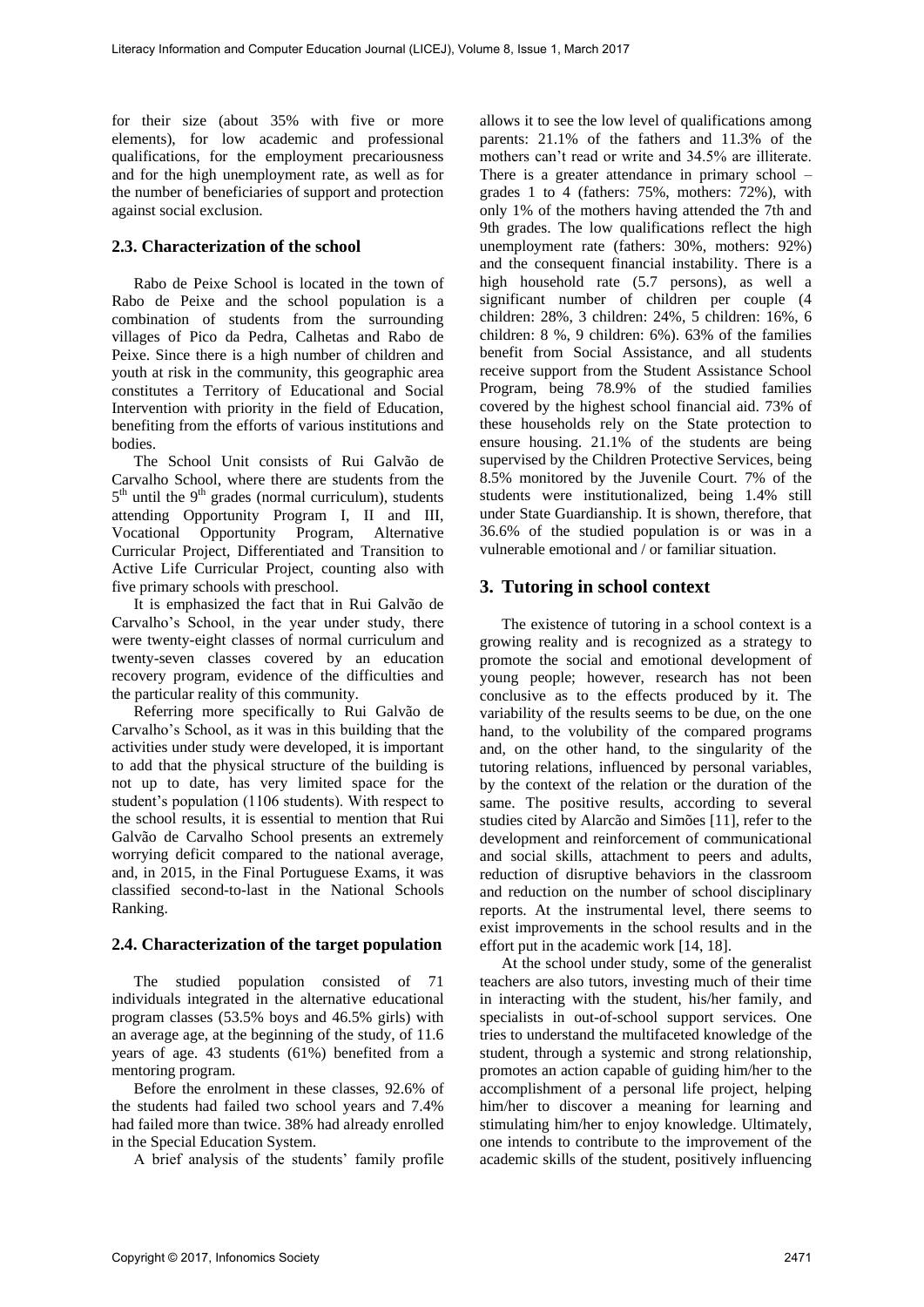his/her attitude towards school and learning, in a search of achievement of his/her academic and personal potential.

The tutor is positioned in a privileged situation by offering a more informal relational context, centered on the student's identity development work, with academic objectives to be achieved as a consequence of an individual and group intervention in person, in the individual and in his/her individuality. It is thought that the role of the tutor may be decisive in mobilizing the student for an effective investment in his or her school performance. This position seems really favored since, moving in various networks of the tutoring life, it has the possibility to accumulate a deeper knowledge about the same, being able to work more effectively on his/her beliefs of self-esteem, selfconcept and self-efficacy. Increasing these beliefs seems essential, since students appear to be more easily involved in learning situations when they consider that their skills, abilities and talents will be highlighted [14], presenting self-concept and selfefficacy as essential variables in mediating school performance [21,22].

In our perspective, this understanding of motivation as a mediated process by cognitive and affective variables constitutes a great advance in the educational field, allowing us to embark on ignored or neglected areas, emphasizing the quality of the pedagogical relation and the broad role that the teacher's image, in general, and the tutor, in particular, can play in the student's mobilization for his/her full achievement.

## **4. Alternative Program Classes – Programa Oportunidade I**

It is intended for students between the ages of 11 and 18 who show a history of recurring failure. It aims to improve the student's socialization and integration in the community; it contributes to the reduction of social exclusion factors; it prevents early school drop-outs and it answers to repeated school failure up to the  $9<sup>th</sup>$  grade. It also complies with the assumption that the age level of the students should be taken into consideration, as well as their profile of competence in the constitution of the classes, which should not exceed eighteen elements.

With these classes, a rapid and effective recovery of schooling is attempted, with no notion of school year, neither passing nor flunking. The evaluation is predominantly formative, allowing the adjustment of teaching and learning processes and strategies. Whenever needed, students may enroll in a regular curriculum class, enrolling in the school year recommended by his/her teachers, after considering their age and performance profile.

## **5. Discussion**

The results obtained align, in general, with the findings of recent studies in this area, however, given the specificity of the context and of the studied population, it was possible to detect some deviations.

To test the sub-hypotheses, it was used as a decision criteria, to accept or reject the null hypothesis, a significance level ( $\alpha$ )  $\leq 0.05$ . However, if there were significant differences for a significance level ( $\alpha$ ) ≤0,10 these would be duly commented. The sub-hypothesis no. 1.1 was tested with the *Student t* test for a sample and the sub-hypothesis no. 1.2 was analyzed with *Pearson's* correlation coefficient. The sub-hypotheses no. 1.3 and 2.1 were analyzed with the *Student t* test for independent samples. The assumptions of these tests, of normal distribution and homogeneity of variances, were analyzed with *Kolmogorov-Smirnov and Levene's* tests. In cases where these assumptions were not satisfied, they were replaced with the *Student t* test for paired samples using *Wilcoxon's* test and the *Student t* test for independent samples using *Mann-Whitney's* test. It was accepted the normal distribution in the samples with the size greater than 30, according to the central limit theorem. To test the sub-hypotheses 1.4 and 1.5, the *Student t* test was used for paired samples.

*The statistical analysis was made with SPSS* (Statistical Package for the Social Sciences).

After a careful analysis of the results, it was proven that the students enrolled in the educational recovery programs show extremely low motivation levels  $t(71) = -13.04$ ,  $p = 0.000$ , revealing also unsatisfactory school results (an average of 41.18%). It is shown, in these two variables, a parallelism with the international researches [9], [11], [12] and [14] which proved a positive, significant and reciprocal correlation between the motivation and the school results and show that students with school failure demonstrate a set of inhibitory motivation beliefs towards learning, being school failure an obstacle to enjoy learning.

It was found that the boys have significantly higher demotivation levels than the girls, meeting the results of studies carried out by Santos and Zenorini [15] where it was assessed that girls tend to be less unmotivated and more orientated to the learning goals than boys that are more oriented to the Performance goals. Finoto [16] and Seabra [17] consider that the motivation discrepancy among sexes seems to be related to the fact that girls are culturally seen as more obedient and hard-working, receiving more support from teachers, creating moments of conflict in the relationship between the teacher and male students, creating a more favorable classroom environment for the girls, influencing positively their motivation. In the case of the population being studied, it could be a constraint to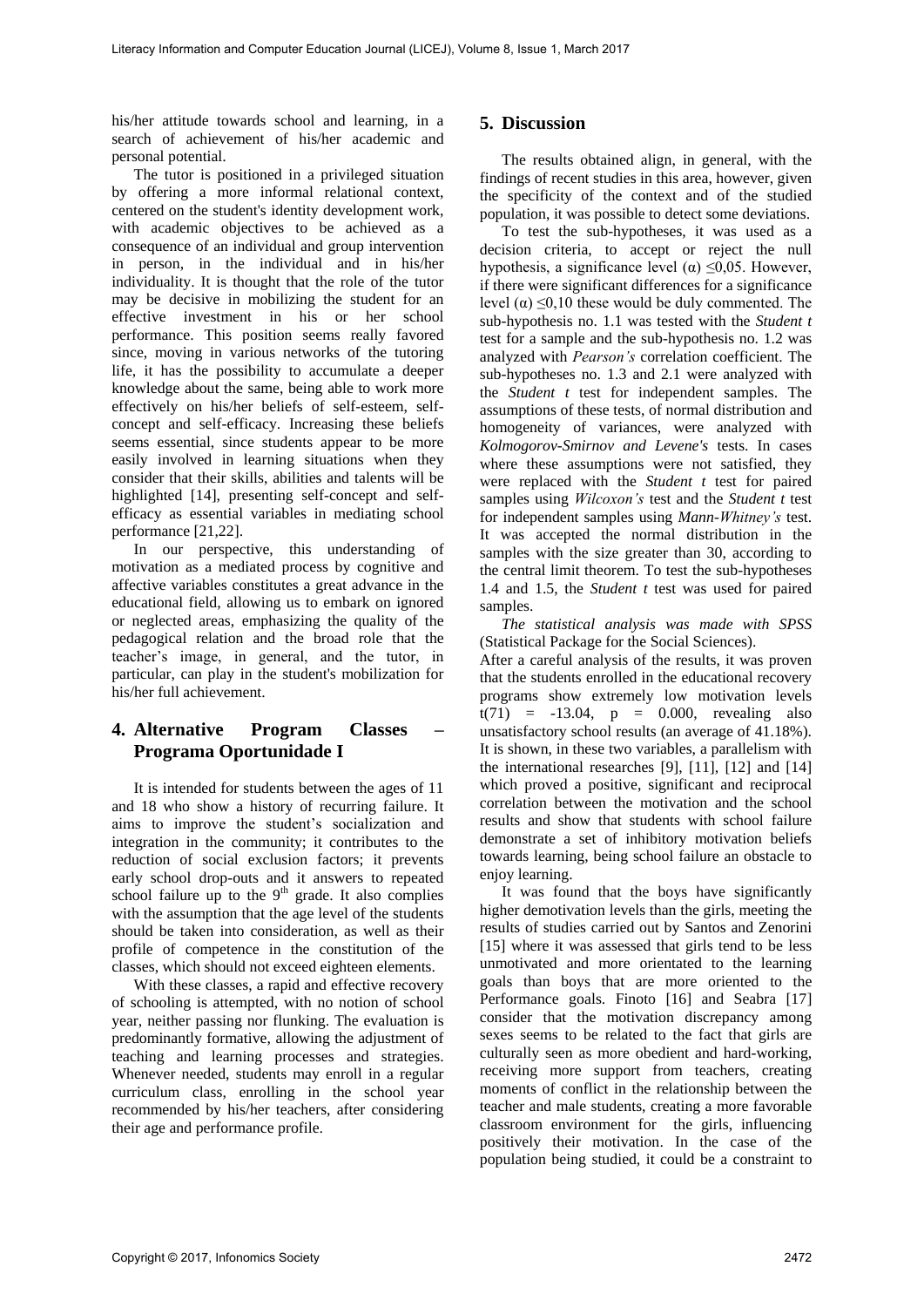the relationship between the student/(boy) and teacher the fact that this community, culturally, devalues the position of women in the society, triggering difficulties in establishing the authority and originating disruptive behaviors that influence motivation and learning.

The age variable was also studied during the assessment of the motivation levels of the students' before and after the application of the Motivation Program and it was concluded that, contrary to the reference literature and studies that reiterated a negative and significant relation between age and level of student motivation [12], in the studied population, it is not the case. The above studies were carried out in different contexts with different samples and none has looked into students integrated in school recovery programs, distancing them from the geographic, social and educational reality of the population covered by this investigation. The internalization of the irreversibility of failure may justify the significant demotivation levels in younger students, whereas the older students seem to feel more resigned to the fact that they did not attend a regular school program, identifying themselves with a more functional work. The high demotivation levels presented before the application of the Motivation Program leave, however, little room so that one can check a representative oscillation related with age. However, it was possible to detect an approach to the above referenced studies where the only seven students who showed to be motivated in EMAPRE A fit in the lower age group of the studied population.

Analyzing in particular the seven students in question, it can be detected that their positive motivation levels are always associated with the result above the average in the Pre-test (64.4% vs 41.18%). There are some similarities between these seven students, being the most significant found in the family relationship with the student and the school, perceiving a strong partnership between the parents and the homeroom teacher, as well as a dynamic monitoring of the students' school life. This dedication is reflected in monitoring the homework assignments, in showing up at the parent teacher interviews; in participating in the activities developed in the classroom context, in attending sports and artistic activities, in showing affection and personal availability, factors considered [18] decisive for the motivation and academic success. It was found that these seven students came from households with low income, however, in the seven families, the father was employed, four of which also received Social Assistance Benefits. These households' size were below the average of the studied population, showing an average of 2.2 siblings compared to the overall average of 3.5 siblings. According to a study by Vasconcellos [19], low family income has a negative effect on student

motivation, without the possibility to invest in materials capable of stimulating interest and curiosity.

It was analyzed the level of education of the seven mothers, given that Portugal is one of the OECD countries where the intergenerational transfer is particularly distinct. It was found that the level of education is the 6th grade, in contrast to the remaining studied population in which 24.2% is illiterate and 84.2% finished the 4th grade. These results align with Machado and Gonzaga's [20] where it was shown that more educated mothers tend to show more positive expectations regarding the educational future of their children, having a notable influence on their self-efficacy beliefs and that better educated households have more access to culture and information, making them potentially more capable of transmitting knowledge and to develop skills and curiosity in their children. The analysis was confined to the mothers in the sense that Leal found that the school influence is statistically significant only in their case. According to Gentile [21], the fact that there is the above monitoring does not guarantee success in school, however, it may be decisive with the combination of other variables such as personal taste for the subject and integration in a mentoring program. The seven students who proved to be motivated in EMAPRE A indicated that Portuguese is their favorite subject and six of them were involved in a mentoring project. When implementing EMAPRE A, it was found that the students who benefitted from mentoring showed lower demotivation levels than the rest (-8.643 vs. -4.02), aligning with Alarcão e Simões [11] that quote studies that conclude that mentoring has a positive effect on motivation and student learning. For these results, it may have contributed the fact that the mentor teacher, by moving around in the various networks of life of the mentored, in a closer context, has assumed a key role in motivating and mobilizing students for learning.

Afterwards, the results of EMAPRE A and EMAPRE B were compared and it was noticed that all students increased statistically and in a significant way their motivational levels following the implementation of the Motivation Program (-13.04 vs. 15.94), showing positive results academically and a significant relation with this tendency, aligning with the conclusions of the studies carried out by Lourenço and Paiva [14], Martinelli and Genari [13] and Sergio [12]. The students assessed the Motivation Program in 2.7 out of 3 points and all of them said that they would like to continue to benefit from this intervention strategy. The issues that had greater unanimity were related to the affective and relational nature of the program, with increased sense of well-being and belonging, with the rise of beliefs of self-efficacy and the development of selfconcept and self-esteem, in a dynamic of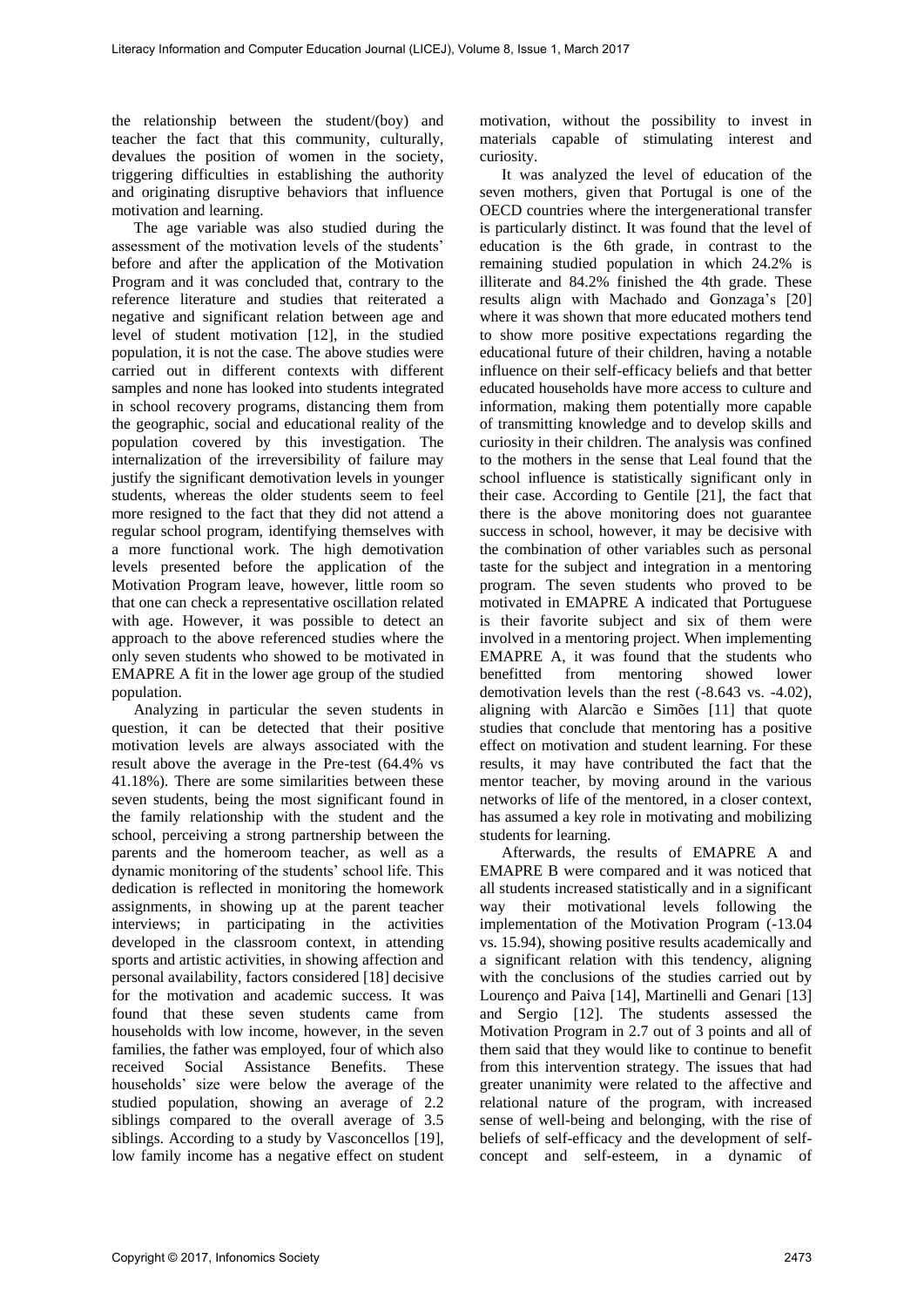participation, discovery and significance, in a clear recognition of the importance of the pedagogical relationship quality for motivation and educational success. 85.9% of the students indicated that motivation was the most decisive key variable for learning, followed by the teachers (77.5%) and personal effort (67.6%), mentioning that the three most crucial factors in order to feel motivated to learn were To believe that I am capable (97.3%), The teacher's help (64.8%) and The teacher explains well (60.6%), being that all the answers gave emphasis on the quality of the pedagogical interaction as a motivation promoter to learn. The teacher's sweetness (88.7%), the teacher's understanding (42.2%) and the quality and diversity of activities (70.4%) were the most frequently variables mentioned by the students for the success of the Motivation Program and for the improvement of the school results, focusing again on the quality of the teacher's action and interaction. The emotional method that involved the whole delineation of the Motivation Program, as well as its results, align with the conclusions of Magalhães [22] and Paiva and Lourenço [14], who have assessed that the affective elements were decisive for the teacher to be able to motivate, encourage and support students in the discovery of new knowledge and skills. Although motivation influences positively and significantly the performance of students, it is not possible to establish between them a direct proportionality to the extent that, even motivation being as an enhancer factor of good educational results, it will be always conditioned by other variables to be considered in learning. However, only three students have shown an increase of motivation associated with a reduced performance. One was absent for two-thirds of the year, not allowing a concerted work at the level of the subject's skills. Another one, although he/she had high motivation level, reversed his/her progress when institutionalized.

The factors like the school devaluation, lack of school monitoring by parents; big households [17] and [19]; the high level of illiteracy [18]; situations of negligence in the primary care (29.5% of the studied population is monitored by the Children Protective Services and/or by the Juvenile Court); some cognitive constraints (38% of the students belonged to the Special Education System) and the difficulties felt by the teacher in working with social and personal realities so extreme can contribute to the understanding that the school results improve with the increase of motivation, but not to the same scale.

In conclusion, the Motivation Program had a very positive and significant effect on the less motivated students, being that among the fifteen mostly motivated at the end of the application of the Motivation Program, ten presented a motivational average of -14,3 points before the program, but also

on individuals who did not show demotivation levels at the beginning, verifying that the seven students motivated in the EMAPRE A, continue to be among the most motivated on EMAPRE B. Triangulating the results of EMAPRE B, the results in the Posttest, the most significantly increase in motivation, as well as in the school results, it was concluded that, from the sixteen students for which this correlation was more significant, 50% belonged to the lower age groups of the studied population and the other 50% to the highest level, not verifying any impact on the age variable. It was not shown, in these sixteen cases, a predominance of the students covered by the mentoring program. It was found that thirteen students (81.3%) belong to a family where the father has a paying job (confirming the effect of household income), that only four students (25%) benefit from the parents' school support and four students (25%) are being monitored by the Children Protective Services. Regarding the mothers' education, it can been seen that the majority of them (69%) have no more than the fourth grade, 18.8% are illiterate and only 12.5% have qualifications above average. It was concluded, therefore, that the application of the Motivation Program minimized some family, economic, emotional and social differences with a significant impact on motivation and student learning.

95.8% of the studied population improved over the year, being that 84.5% of the students managed to develop the skills of their curriculum. Twelve students (16.9%) were automatically reinstated in the normal curriculum, following the existing programs, benefiting from minor adjustments in the formal stages of evaluation, without any harm in the development of structural skills of the curriculum.

## **6. Conclusion**

Once again it was confirmed that the teaching and learning process is permeated by variables that sharpen the curiosity of researchers and fill the minds of educators, in a desire to outline intervention strategies that promote effective equality of opportunities in a school of masses.

It was seen, converging with the literature, that the motivation to learn seems strongly influenced and supported by teacher-student interaction, by its quality in an affective dimension of education in which each party has its space and its value, in a dynamic of discovery, participation and mutual support, working the beliefs of self-efficacy, raising self-concept and self-esteem and developing resilience in a demand sustained by success that in this study is effective.

Not being able to extrapolate the findings of this research to other realities and contexts, it can assess tendencies, supporting lines of action for this population. Thus, one may intervene in the